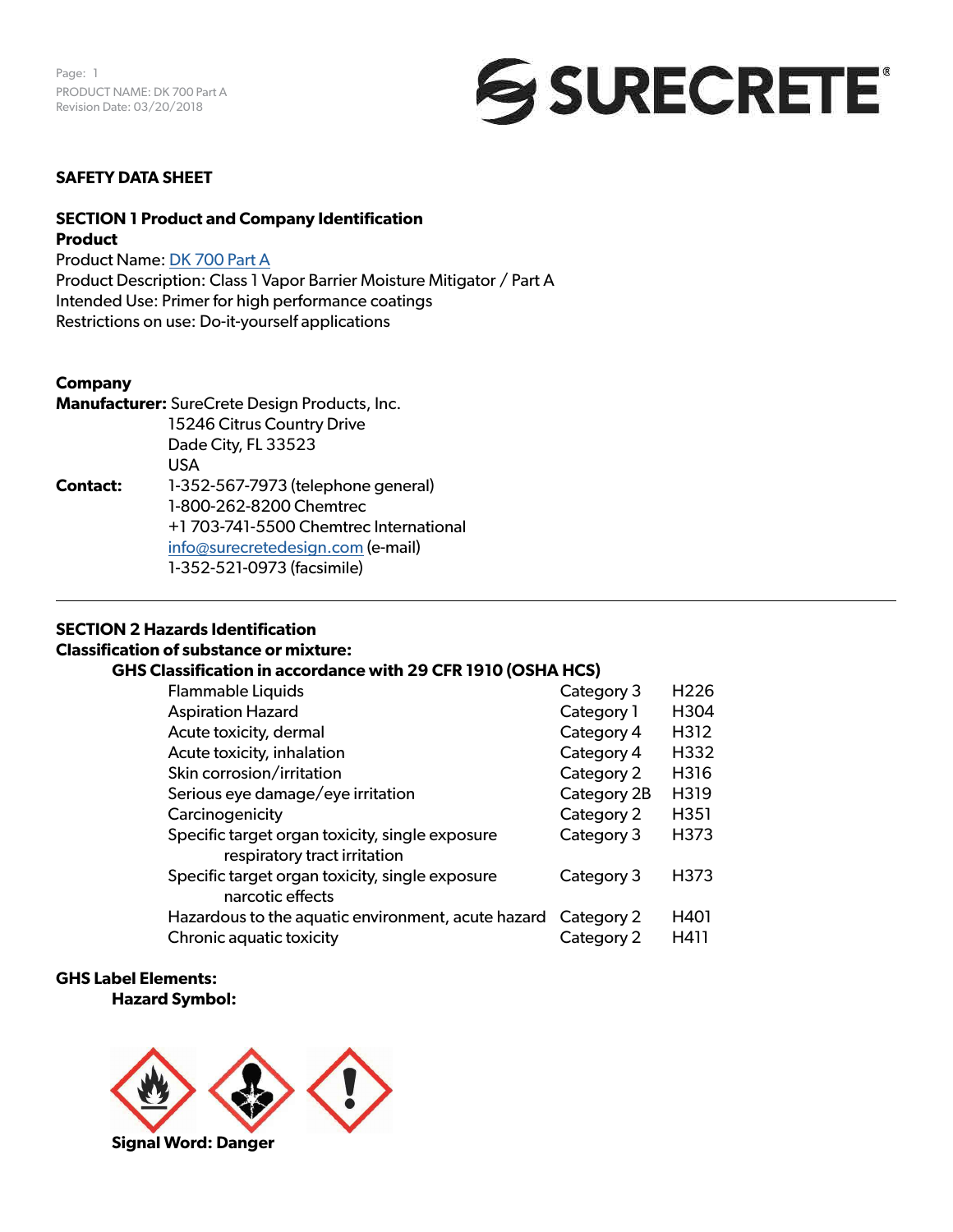Page: 2 PRODUCT NAME: DK 700 Part A Revision Date: 03/20/2018



## **Label Hazard Statements:**

H226: Flammable liquid and vapor.

H304: May be fatal if swallowed and enters airways.

- H312: Harmful in contact with skin.
- H 315: Causes skin irritation.

H319: Causes eye irritation.

- H332: Harmful if inhaled
- H336: May cause drowsiness or dizziness.
- H351: Suspected of causing cancer.
- H373: May cause damage to organs through prolonged or repeated exposure.

Static accumulating flammable liquid can become electrostatically charged even in bonded and grounded equipment.

### **Label Precautionary Statements:**

P201: Obtain special instructions before use.

- P202: Do not handle until all safety precautions have been read and understood.
- P210: Keep away from heat/sparks/open flames/hot surfaces. -- No smoking.
- P233: Keep container tightly closed.

P240: Ground / bond container and receiving equipment.

- P241: Use explosion-proof electrical, ventilating, and lighting equipment.
- P242: Use only non-sparking tools.
- P243: Take precautionary measures against static discharge.
- P260: Do not breathe dust/fumes/gas/mist/vapors/spray.
- P280: Wear protective gloves/protective clothing/eye protection/face protection.
- P271: Use only outdoors or in a well-ventilated area.
- P264: Wash thoroughly after handling.
- P370 + P378: In case of fire: Use water fog, foam, dry chemical or carbon dioxide ( $CO<sub>2</sub>$ ) to extinguish.
- P301 + P310: IF SWALLOWED: Immediately call a POISON CENTER or doctor/physician.
- P331: Do NOT induce vomiting.

P304 + P340 + P312: IF INHALED: Remove person to fresh air and keep comfortable for breathing. Call a POISON CENTER/ doctor if you feel unwell.

P303 + P361 + P353: IF ON SKIN (or hair): Take off immediately all contaminated clothing. Rinse skin with water/shower.

P314: Get Medical advice/attention if you feel unwell.

P332 + P313: If skin irritation occurs: Get medical advice/ attention.

P305 + P351 + P338: IF IN EYES: Rinse cautiously with water for several minutes. Remove contact lenses if present and easy to do – continue rinsing.

P337 + P313: If eye irritation persists get medical advice/attention.

P362 + P364: Take off contaminated clothing and wash it before reuse.

P312: Call a POISON CENTER/ doctor if you feel unwell.

P308 + P311: IF exposed or concerned: Call a POISON CENTER/ doctor.

P403 + P235: Store in a well-ventilated place. Keep cool.

P405: Store locked up.

P420: Store away from other materials.

P501: Dispose of contents and container in accordance with local regulations.

#### **Hazard Ratings**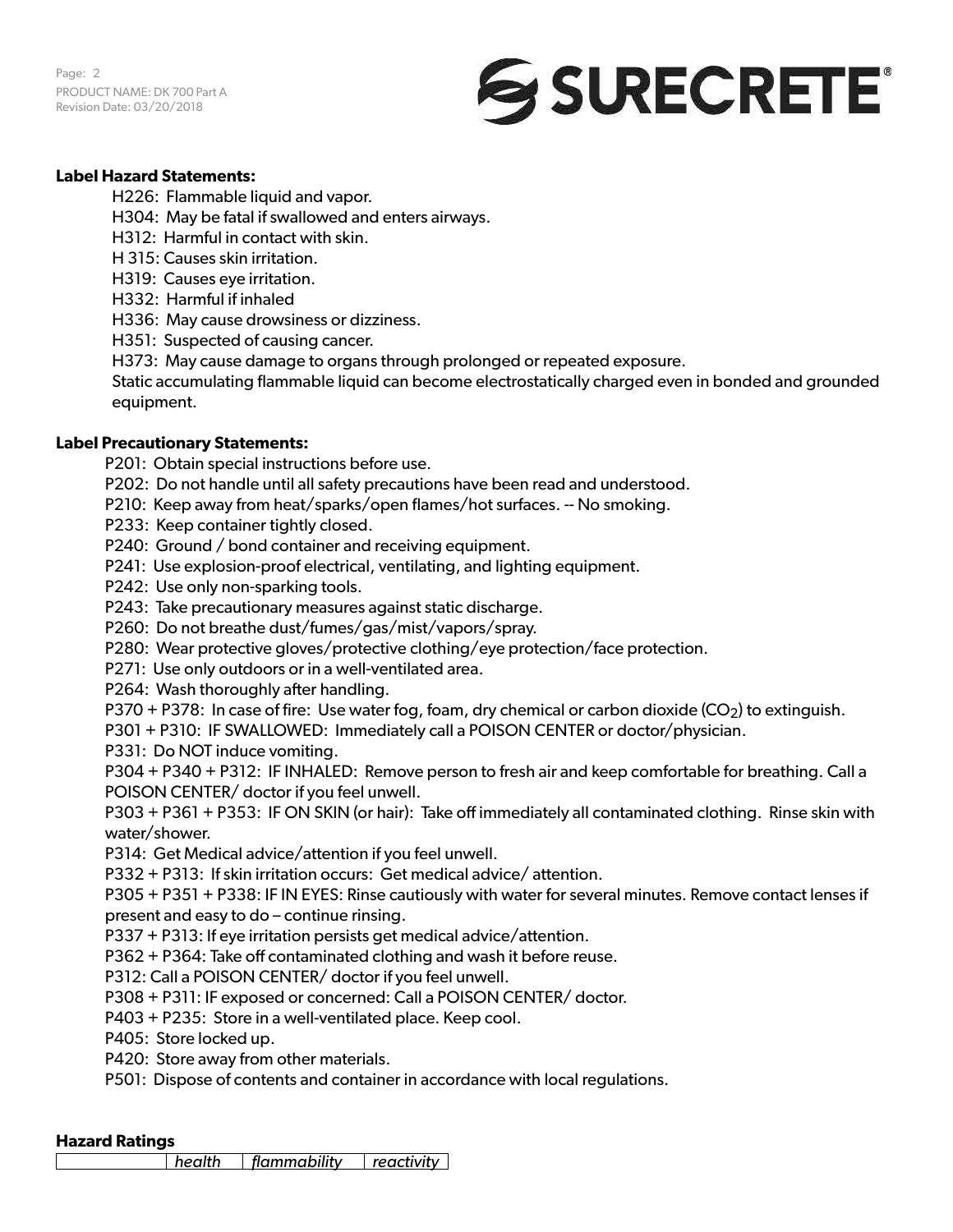Page: 3 PRODUCT NAME: DK 700 Part A Revision Date: 03/20/2018



| - -- - |  |  |
|--------|--|--|
|        |  |  |

## **SECTION 3 Composition / Information on Ingredients**

This material is regulated as a mixture

| Ingredient        | $CAS \#$    | EC#         | % (by weight) |
|-------------------|-------------|-------------|---------------|
| Polyester Polyol  | proprietary | proprietary | < 91%         |
| Polyol blend      | proprietary | proprietary | <7%           |
| Diethylene glycol | 111-46-6    | NE          | $6%$          |
| Xylene            | 1330-20-7   | 215-535-7   | $< 5\%$       |

The exact percentage of composition has been withheld as a trade secret.

## **SECTION 4 First Aid Measures**

**Inhalation:** Remove from further exposure. For those providing assistance, avoid exposure to yourself or others. Use adequate respiratory protection. If respiratory irritation, dizziness, nausea, or unconsciousness occurs, seek immediate medical assistance. If breathing has stopped, assist ventilation with a mechanical device or use mouth-tomouth resuscitation.

Get medical attention.

**Skin Contact:** Wash off with soap and water. Get medical attention if irritation develops or persists. Wash clothing separately before reuse. Destroy or thoroughly clean contaminated shoes. If high pressure injection under the skin occurs, always seek medical attention.

**Eye Contact:** Immediately flush eyes with plenty of water for at least 15 minutes. Remove contact lenses, if present and easy to do. Continue rinsing. Get medical attention.

**Ingestion:** Rinse mouth thoroughly. Do not induce vomiting without advice from poison control center. Do not give mouth-to-mouth resuscitation. If vomiting occurs, keep head low so that stomach content does not get into the lungs. Never give anything by mouth to a victim who is unconscious or is having convulsions. Get medical attention immediately.

**Most important symptoms/effects, acute and delayed:** Irritation. Drowsiness and dizziness. Prolonged exposure may cause chronic effects.

**Indication of immediate medical attention and special treatment needed:** In case of shortness of breath, give oxygen. Keep victim warm. Keep victim under observation. Symptoms may be delayed.

**Note to Physician:** If ingested, material may be aspirated into the lungs and cause chemical pneumonitis. Treat appropriately.

#### **SECTION 5 Fire Fighting Measures**

**Appropriate Extinguishing Media:** Alcohol resistant foam, CO<sub>2</sub>, Dry chemical, water spray or fog.

**Inappropriate Extinguishing Media:** Solid streams of water.

**Fire Fighting Instructions:** Wear full protective clothing, including helmet, self-contained positive pressure or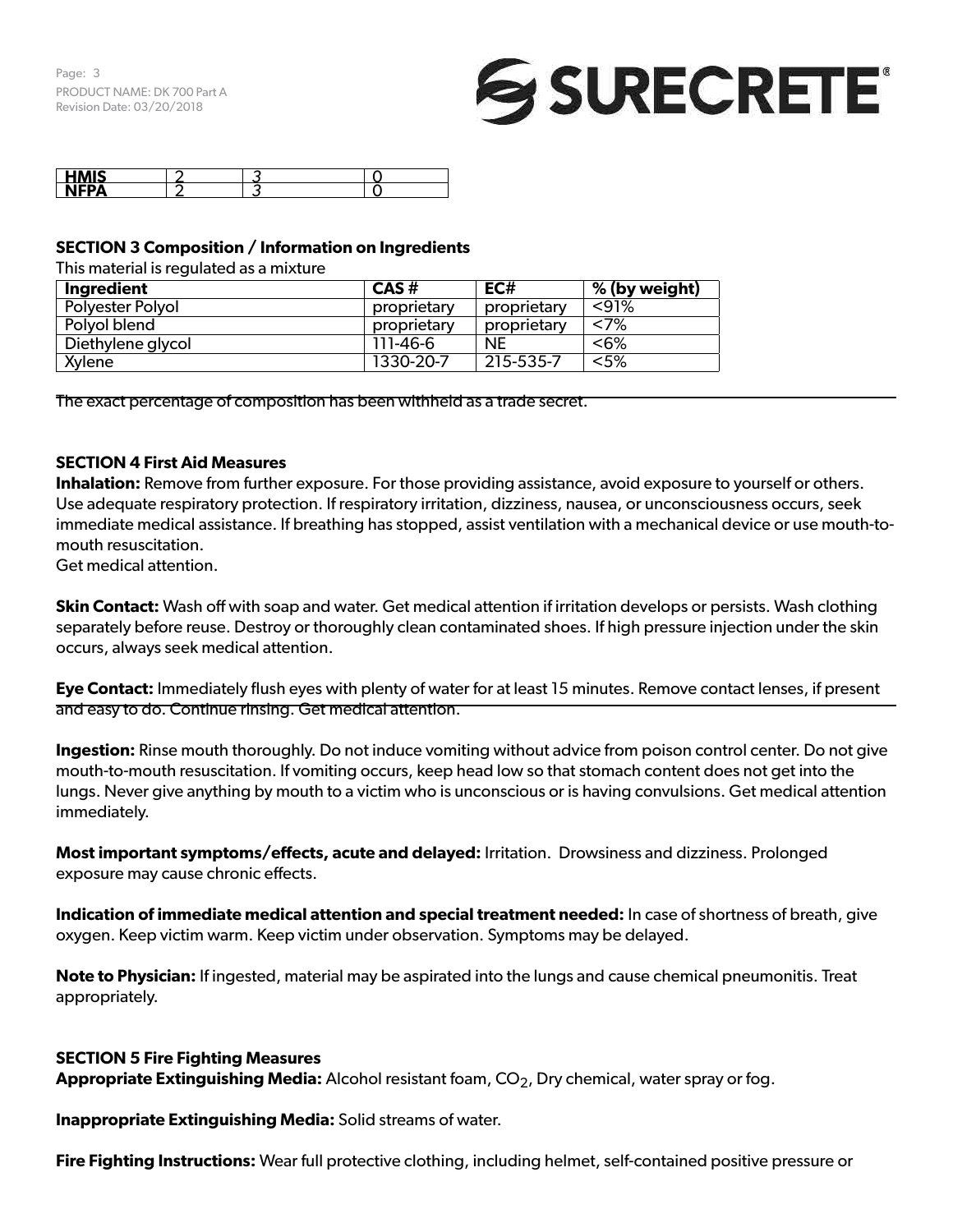

pressure demand breathing apparatus, protective clothing and face mask. Withdraw immediately in case of rising sound from venting safety devices or any discoloration of tanks due to fire. Fight fire from maximum distance or use unmanned hose holders or monitor nozzles. Move containers from fire area if you can do it without risk. In the event of fire, cool tanks with water spray. Cool containers exposed to flames with water until well after the fire is out. For massive fire, use unmanned hose holders or monitor nozzles; if this is impossible, withdraw from area and let fire burn. Vapors may form explosive air mixtures even at room temperature. Prevent buildup of vapors or gases to explosive concentrations. Some of these materials, if spilled, may evaporate leaving a flammable residue. Water runoff can cause environmental damage. Use compatible foam to minimize vapor generation as needed. Use water spray to cool unopened containers.

**Unusual Fire Hazards:** Vapors are flammable and heavier than air. Vapors may travel across the ground and reach remote ignition sources causing a flashback fire danger. Hazardous material. Firefighters should consider protective equipment indicated in Section 8.

**Hazardous Combustion Products:** Incomplete combustion products, Smoke, Fume, Oxides of carbon.

# **SECTION 6 Accidental Release Measures**

**Personal Precautions, Protective Equipment, Emergency Procedures:** Keep unnecessary personnel away. Local authorities should be advised if significant spills cannot be contained. Keep upwind. Keep out of low areas. Ventilate closed spaces before entering. Do not touch damaged containers or spilled material unless wearing appropriate protective clothing. See Section 8 of the SDS for Personal Protective Equipment.

**Methods and Materials for Containment and Clean-up:** Eliminate all ignition sources (no smoking, flares, sparks or flames in immediate area). Extinguish all flames in the vicinity. Keep combustibles (wood, paper, oil, etc.) away from spilled material.

*Large Spills:* Stop the flow of material, if this is without risk. Dike the spilled material, where this is possible.

*Small Spills:* Use a non-combustible material like vermiculite, sand or earth to soak up the product and place into a container for later disposal. Cover with plastic sheet to prevent spreading. Collect spillage. Following product recovery, flush area with water. Prevent product from entering drains. Do not allow material to contaminate ground water system. Clean surface thoroughly to remove residual contamination. Wipe up with absorbent material (e.g. cloth, fleece). Never return spills in original containers for reuse. Prevent entry into waterways, sewers, basements or confined areas. Stop leak if you can do so without risk. This material is a water pollutant and should be prevented from contaminating soil or from entering sewage and drainage systems and bodies of water. Dike the spilled material, where this is possible. Eliminate all ignition sources (no smoking, flares, sparks, or flames in immediate area). Absorb spill with vermiculite or other inert material, then place in a container for chemical waste. Clean surface thoroughly to remove residual contamination. Should not be released into the environment. Do not allow material to contaminate ground water system. Prevent product from entering drains.

**Environmental Precautions:** If facility or operation has an "oil or hazardous substance contingency plan", activate its procedures. Stay upwind and away from spill. Wear appropriate protective equipment including respiratory protection as conditions warrant. Do not enter or stay in area unless monitoring indicates that it is safe to do so. Isolate hazard area and restrict entry to emergency crew. Flammable. Review Firefighting Measures, Section 5, before proceeding with clean up. Keep all sources of ignition (flames, smoking, flares, etc.) and hot surfaces away from release. Contain spill in smallest possible area. Recover as much product as possible (e.g. by vacuuming). Stop leak if it can be done without risk. Use water spray to disperse vapors. Spilled material may be absorbed by an appropriate absorbent, and then handled in accordance with environmental regulations. Prevent spilled material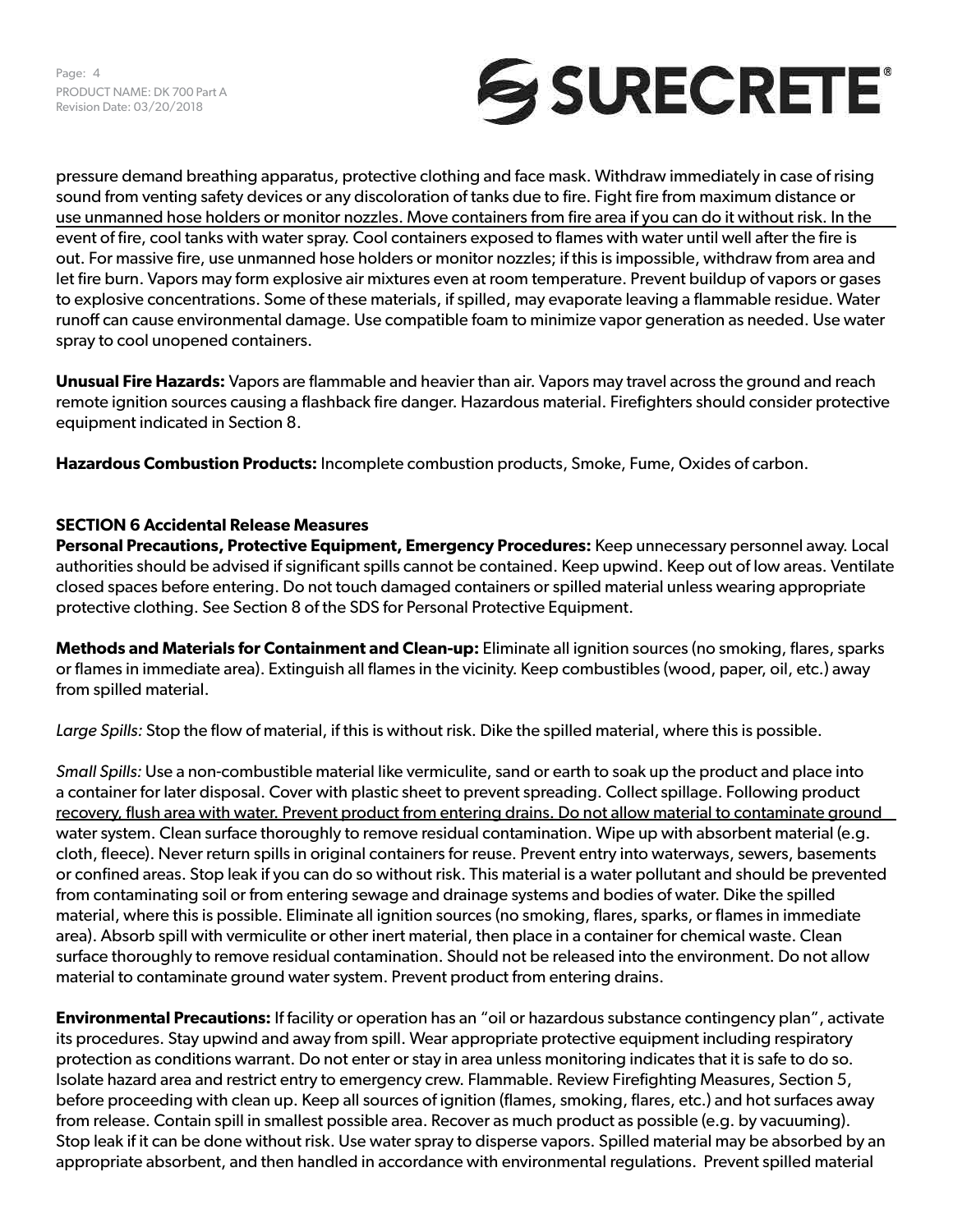Page: 5 PRODUCT NAME: DK 700 Part A Revision Date: 03/20/2018



from entering sewers, storm drains, other unauthorized treatment or drainage systems and natural waterways. Contact fire authorities and appropriate federal, state and local agencies. If spill of any amount is made into or upon navigable waters, the contiguous zone, or adjoining shorelines, contact the National Response Center at 1-800-424- 8802. For highway or railways spills, contact Chemtrec at 1-800-424-9300.

# **SECTION 7 Handling and Storage**

**Handling:** Eliminate sources of ignition. Avoid spark promoters. Ground/bond container and equipment. These alone may be insufficient to remove static electricity. Wear personal protective equipment. Do not breathe gas/ fumes/vapor/spray. Avoid contact with eyes, skin, and clothing. Do not taste or swallow. Avoid prolonged exposure. Use only with adequate ventilation. Wash thoroughly after handling. The product is extremely flammable, and explosive vapor/air mixtures may be formed even at normal room temperatures. DO NOT handle, store or open near an open flame, sources of heat or sources of ignition. Protect material from direct sunlight. Take precautionary measures against static discharges. All equipment used when handling the product must be grounded. Use nonsparking tools and explosion-proof equipment. When using, do not eat, drink or smoke. Avoid release to the environment.

**Storage:** Flammable liquid storage. Do not handle or store near an open flame, heat or other sources of ignition. This material can accumulate static charge which may cause spark and become an ignition source. The pressure in sealed containers can increase under the influence of heat. Keep container tightly closed in a cool, well-ventilated place. Keep away from food, drink and animal feeding stuffs. Keep out of the reach of children.

## **SECTION 8 Exposure Control / Personal Protection**

**Engineering Measures:** Air contaminant levels should be controlled below the PEL or TLV for this product (see Exposure Guidelines).

| <b>Component</b>  | <b>Value / Source</b> |                                   |                      |               |
|-------------------|-----------------------|-----------------------------------|----------------------|---------------|
| Xylene            | <b>PEL</b>            | 435 mg/m <sup>3</sup>             | $\overline{1}00$ ppm | <b>OSHAZI</b> |
| 1330-20-7         |                       |                                   |                      |               |
| Xylene            | <b>TWA</b>            | $435 \,\mathrm{mg/m^3}$           | 100 ppm              | <b>ACGIH</b>  |
| 1330-20-7         |                       |                                   |                      |               |
| Xylene            | <b>STEL</b>           | No data available                 | $\overline{1}50$ ppm | <b>ACGIH</b>  |
| 1330-20-7         |                       |                                   |                      |               |
| Xylene            | <b>STEL</b>           | $655 \,\mathrm{mg/m^3}$           | $150$ ppm            | <b>NIOSH</b>  |
| 1330-20-7         |                       |                                   |                      |               |
| Xylene            | <b>TWA</b>            | $\frac{435 \text{ mg}}{\text{m}}$ | $\overline{1}00$ ppm | <b>NIOSH</b>  |
| 1330-20-7         |                       |                                   |                      |               |
| Diethylene glycol | <b>TWA</b>            | $10 \,\mathrm{mg/m^3}$            | No data available    |               |
| 111-46-6          |                       |                                   |                      |               |

## **Exposure limit values:**

**Appropriate engineering controls:** Provide adequate general and local exhaust ventilation. Use process enclosures, local exhaust ventilation, or other engineering controls to control airborne levels below recommended exposure limits. Use explosion-proof equipment.

## **Personal Protection:**

*Respiratory protection:* Use a properly fitted, air-purifying or air-fed respirator complying with an approved standard if a risk assessment indicates this is necessary. Respirator selection must be based on known or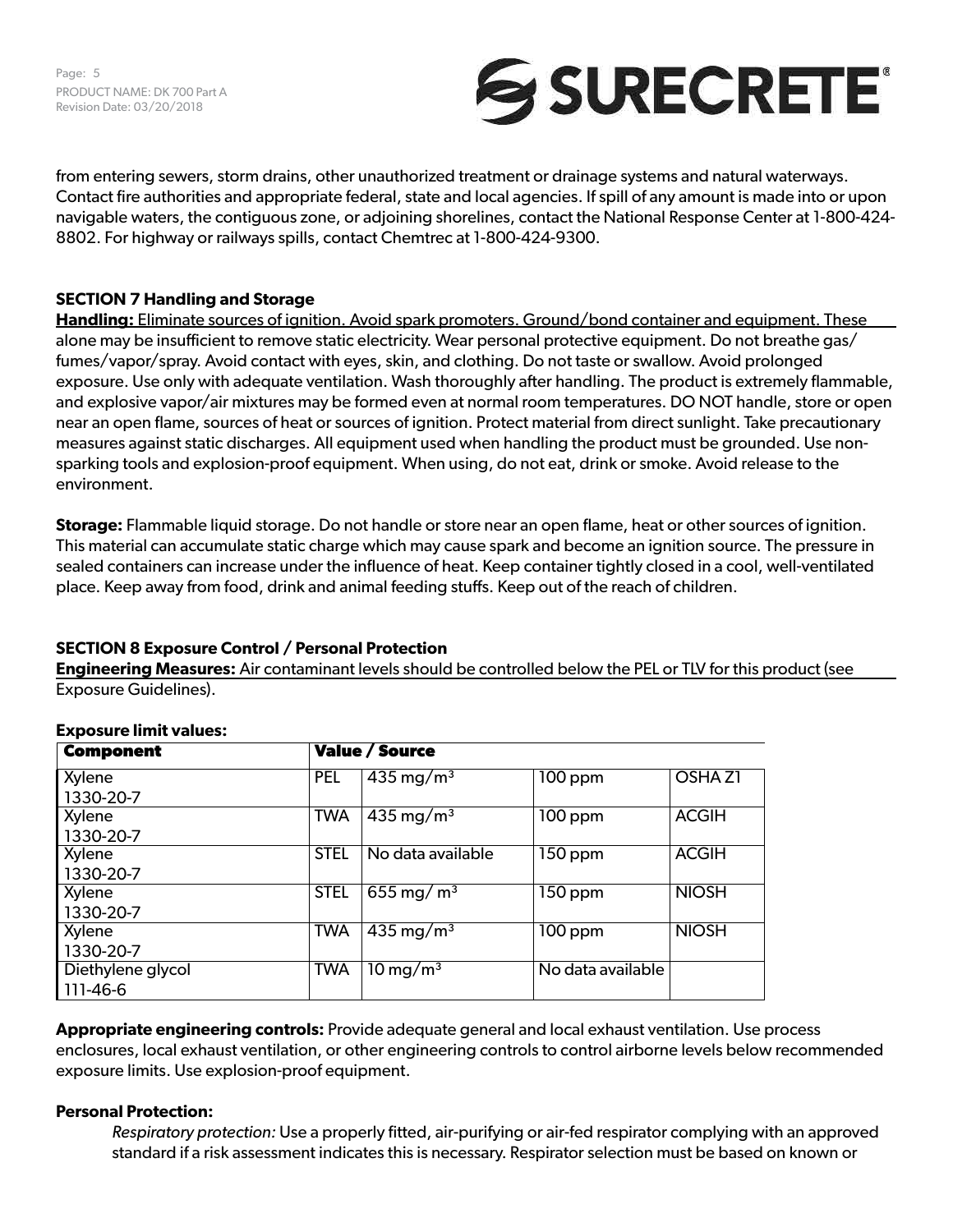

anticipated exposure levels, the hazards of the product and the safe working limits of the selected respirator. If workplace exposure limits for product or components are exceeded, NIOSH approved equipment should be worn. Proper respirator selection should be determined by adequately trained personnel, based on the contaminants, the degree of potential exposure and published respiratory protection factors. This equipment should be available for non-routine and emergency use.

*Hand protection:* Avoid exposure - obtain special instructions before use. Wear protective gloves. *Eye protection:* Wear safety glasses with side shields. If splash potential exists, wear full face shield or chemical goggles.

*Skin protection:* Minimize skin contact with appropriate long-sleeved clothing.

*Hygiene measures:* Observe good industrial hygienic practices. Frequently launder or discard proactive clothing, equipment.

**General hygiene considerations:** Consult supervisor for special handling instructions. Avoid contact with eyes. Avoid contact with skin. Keep away from food and drink. Wash hands before breaks and immediately after handling the product. Provide eyewash station and safety shower. Handle in accordance with good industrial hygiene and safety practice.

**Environmental exposure controls:** Emissions from work process equipment should be checked against requirements of appropriate environmental protection legislation.

# **SECTION 9 Physical and Chemical Properties**

## **General**

Appearance: Colorless liquid. Physical state: Liquid. Form: Liquid. Color: Colorless. Odor: Aromatic. Solvent-like. Odor threshold: Not available.

# **Safety Data**

| pH: Not available.                                      |
|---------------------------------------------------------|
| Melting point/freezing point: Not available.            |
| Initial boiling point and boiling range: Not available. |
| Flash point: $\sim$ 90 °F (32 °C)                       |
| Evaporation rate: Not available.                        |
| Flammability (solid, gas) Not available.                |
| Flammability limit - Not available.                     |
| Flammability limit - Not available.                     |
| Explosive limit - lower (%) Not available.              |
| Explosive limit - upper (%) Not available.              |
| Vapor pressure: Not available.                          |
| Vapor density: Not available.                           |
| Relative density: Not available.                        |
| Solubility (water): Not available.                      |
| Partition coefficient: Not available.                   |
| Auto-ignition temperature Not available.                |
| Decomposition temperature: Not available.               |
| <b>Viscosity Not available.</b>                         |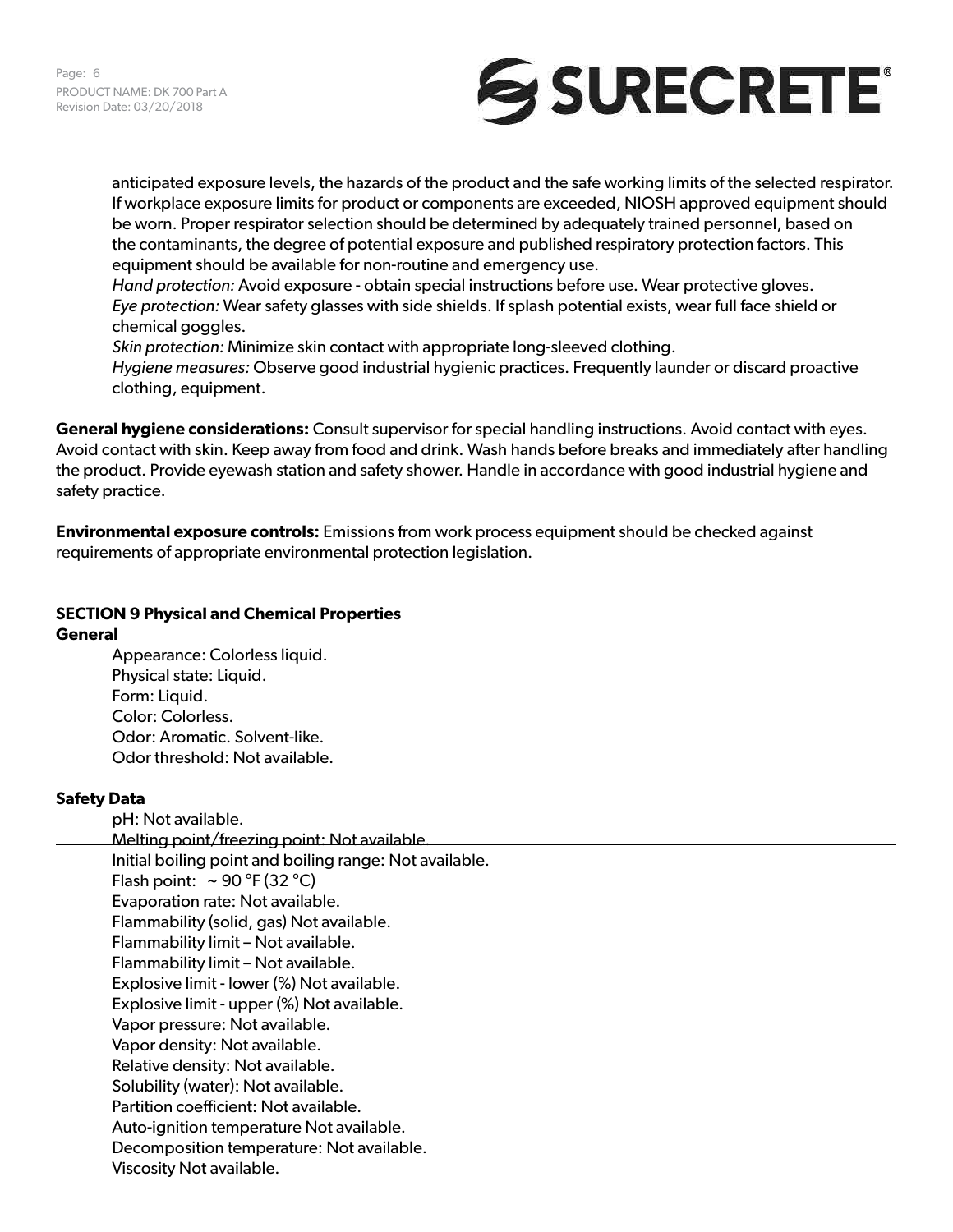Page: 7 PRODUCT NAME: DK 700 Part A Revision Date: 03/20/2018



## **SECTION 10 Stability and Reactivity**

**Stability:** Stable under normal conditions.

**Reactivity:** Not available.

**Conditions to avoid:** Heat, flames and sparks. Ignition sources. Contact with incompatible materials. Do not pressurize, cut, weld, braze, solder, drill, grind or expose empty containers to heat, flame, sparks, static electricity, or other sources of ignition; they may explode and cause injury or death.

**Materials to avoid:** Strong oxidizing agents. Reducing agents. Acids. Alkalis.

**Hazardous decomposition products:** Hazardous gases and vapors produced in fire are oxides of carbon.

**Hazardous polymerization:** Does not occur.

#### **SECTION 11 Toxicological Information**

**Route of Exposure**

**Inhalation:** Harmful if inhaled. May cause drowsiness or dizziness. May cause damage to organs through prolonged or repeated exposure by inhalation.

**Eye Contact:** Causes eye irritation.

**Ingestion:** May be fatal if swallowed and enters airways.

**Skin Contact:** Harmful in contact with skin. Causes skin irritation.

#### **Component Information**

| <b>Chemical Name</b>              | Oral LD50                             | <b>Dermal LD50</b>         | <b>Inhalation LC50</b>     |
|-----------------------------------|---------------------------------------|----------------------------|----------------------------|
| <b>Xylene</b><br><b>T220-20-7</b> | $10 \text{ ml/kg}$ (Rat)              | $\geq$ 5000 ml/kg (Rabbit) | $10$ ml/kg, 5922 ppm (Rat) |
| <del>1990 207</del>               |                                       |                            |                            |
| Proprietary polyols               | >2000 mg/kg (Rat)   No data available |                            | ∣ No data available        |

#### **Chronic effects:**

*Mutagenicity:* May cause genetic defects.

*Carcinogenicity:* Suspected of causing cancer.

*Specific target organ toxicity – repeated exposure:* May cause damage to organs through prolonged or repeated exposure. Prolonged inhalation may be harmful.

#### **SECTION 12 Ecological Information**

**Eco toxicity:** Toxic to aquatic life with long-lasting effects.

#### **Toxicity to Fish**

| <b>Chemical Name</b> | <b>CAS No</b> | <b>Species</b>      | LC50 (mg/L) | <b>Exposure (Method)</b> |
|----------------------|---------------|---------------------|-------------|--------------------------|
| <b>Xylene</b>        | 1330-20-7     | Oncorhynchus mykiss |             | 96 h                     |
| Diethylene glycol    | 111-46-6      | Gambusia affinis    | 3200        | 96 h                     |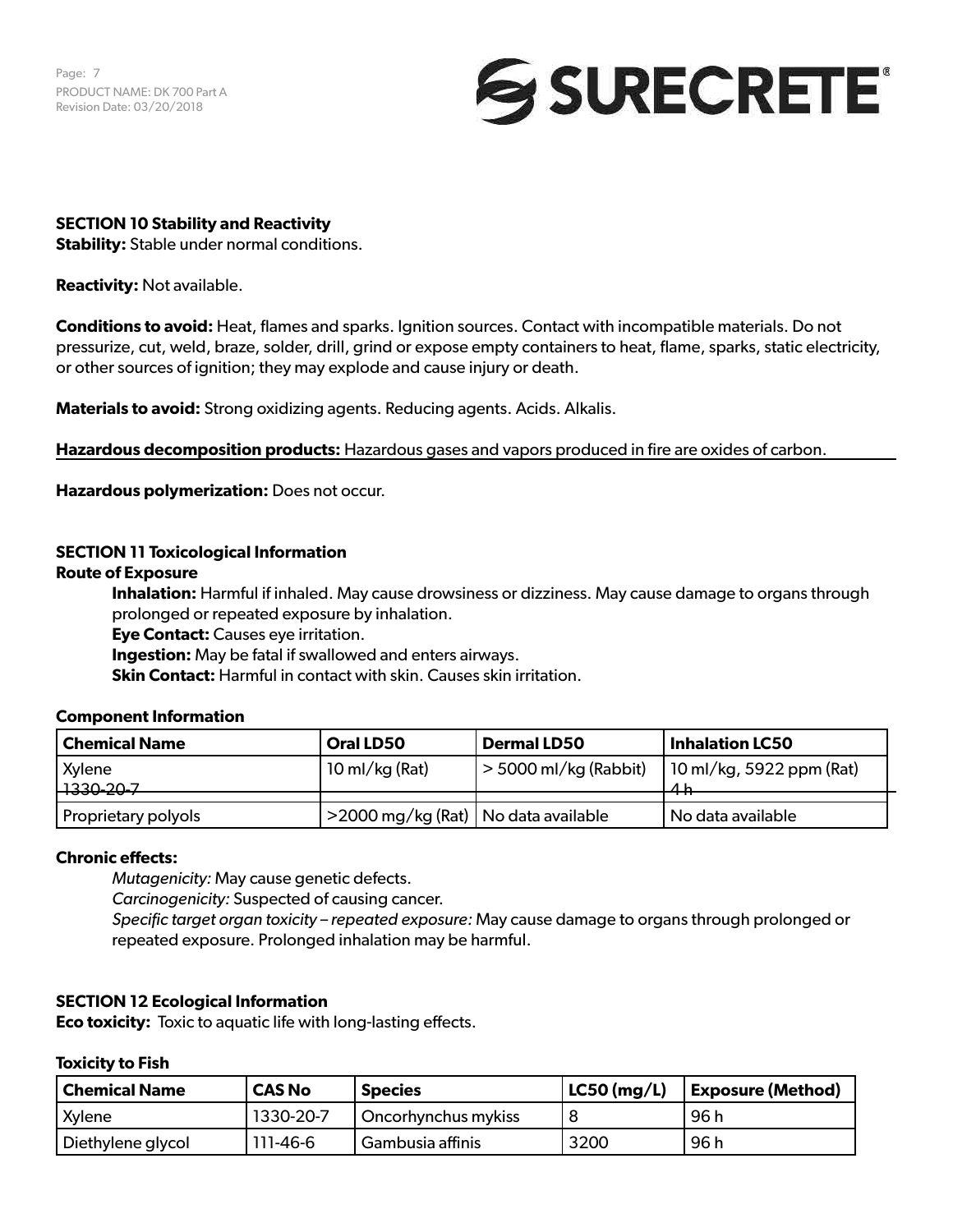

## **Persistence and degradability:** No data available.

**Bio accumulative potential:** No data available.

**Mobility**

| <b>Chemical Name</b> | <b>CAS No</b>   | <b>Partition Coefficient (log POW)</b> |
|----------------------|-----------------|----------------------------------------|
| Xylene               | $1330-20-7$ 3.2 |                                        |

**Other adverse effects:** None known.

## **SECTION 13 Disposal Considerations**

**Disposal instructions:** Dispose in accordance with all applicable regulations. This material and its container must be disposed of as hazardous waste. Dispose of this material and its container to hazardous or special waste collection point. Incinerate the material under controlled conditions in an approved incinerator. Do not allow this material to drain into sewers/water supplies. Do not contaminate ponds, waterways or ditches with chemical or used container.

**Local disposal regulations:** Dispose of in accordance with local regulations.

**Hazardous waste code:** D001 / Waste Flammable material with a flash point <140 °F.

**Waste from residues / unused products:** Dispose in accordance with all applicable regulations.

**Contaminated packaging:** Since emptied containers may retain product residue, follow label warnings even after container is emptied.

| <b>Chemical Name</b> | <b>CAS No</b> | <b>RCRA Listing</b> |
|----------------------|---------------|---------------------|
| Xylene               | 1330-20-7     | U <sub>239</sub>    |
| Benzene              | $71-43-2$     | U019                |
| Toluene              | 108-88-3      | U220                |

# **Section 14 Transport Information**

**DOT**

**UN number:** UN1993 **UN proper shipping name:** Flammable Liquid, NOS (Xylenes) **Class:** 3 **Packing group:** III **Special precautions for user:** Not available.

## **IATA**

**UN number:** UN1307 **UN proper shipping name:** Xylene **Class:** 3 **Packing group:** III **Special precautions for user:** Not available.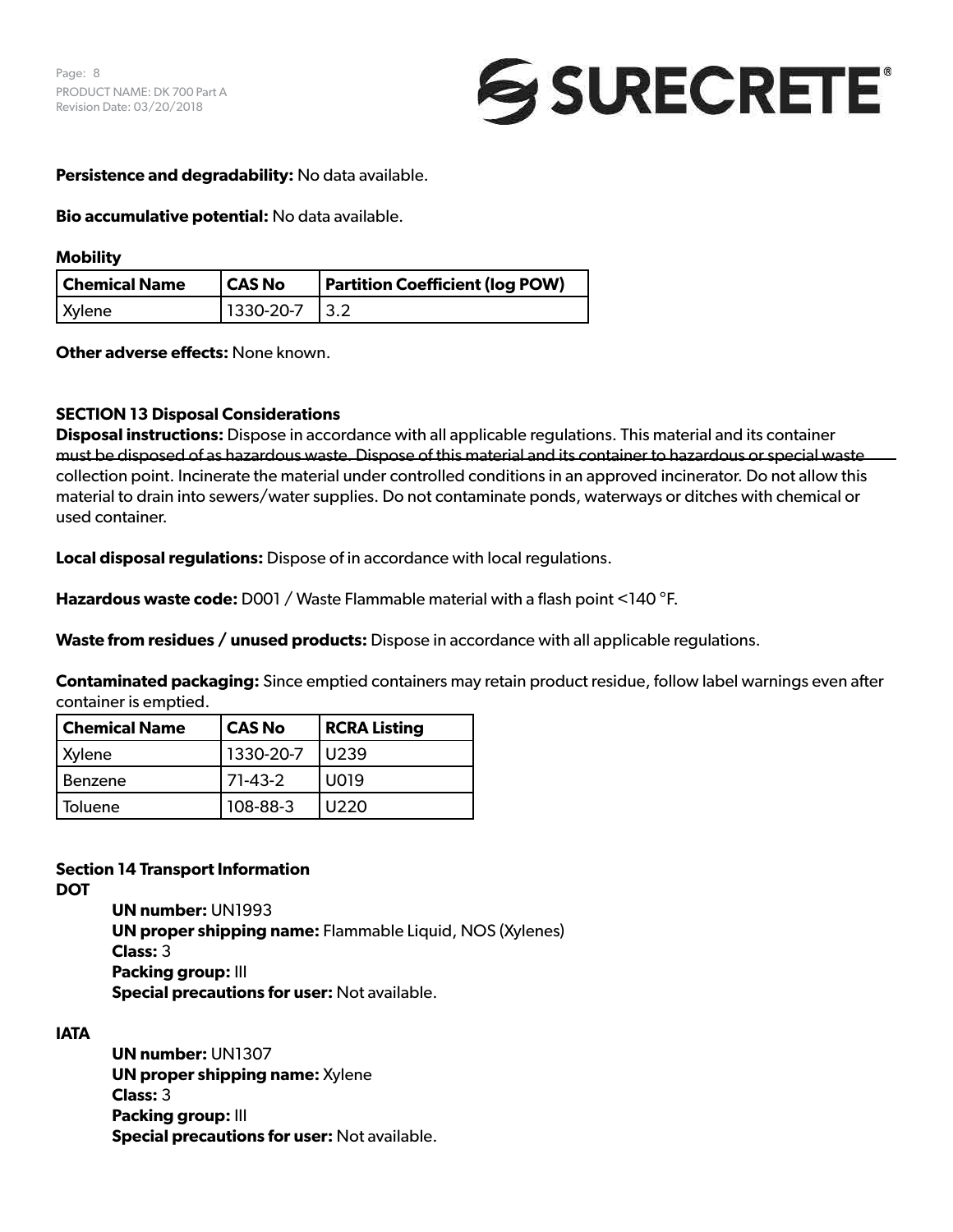Page: 9 PRODUCT NAME: DK 700 Part A Revision Date: 03/20/2018



#### **IMDG**

**UN number:** UN1307 **UN proper shipping name:** Xylene **Class:** 3 **Packing group:** III **Environmental hazards Marine pollutant:** No. **Special precautions for user:** Not available.

## **SECTION 15 Regulatory Information**

**US federal regulations:** This product is hazardous according to OSHA 29 CFR 1910.1200. All components are on the U.S. EPA TSCA Inventory List.

**TSCA Section 12(b) Export Notification (40 CFR 707, Subpt. D):** Not regulated.

#### **OSHA Specifically Regulated Substances (29 CFR 1910.1001-1050):**

Benzene [as part of xylene] (CAS 71-43-2) Cancer, Central nervous system, Blood, Aspiration, Skin, Eye, Respiratory tract irritation, **Flammability** 

#### **CERCLA Hazardous Substance List (40 CFR 302.4):**

Xylene (CAS 1330-20-7) listed

# **Superfund Amendments and Reauthorization Act of 1986 (SARA)**

**Hazard Categories:** Immediate Hazard - Yes Delayed Hazard - Yes Fire Hazard - Yes Pressure Hazard - No Reactivity Hazard - No **SARA 302 Extremely hazardous substance:** Not listed. **SARA 311/312 Hazardous chemical:** No. **SARA 313 (TRI reporting):** Xylene CAS 1330-20-7

**Clean Air Act (CAA) Section 112 Hazardous Air Pollutants (HAPs) List:** Xylene (CAS 1330-20-7)

**Clean Air Act (CAA) Section 112(r) Accidental Release Prevention (40 CFR 68.130):** Not regulated.

**Clean Water Act (CWA) Section 112(r) (40 CFR68.130):** Hazardous substance, Priority and Toxic pollutant. **Safe Drinking Water Act (SDWA):** 0 mg/l 0.005 mg/l

#### **US state regulations**

#### **US. Massachusetts RTK - Substance List:**

Xylene (CAS 1330-20-7) Benzene (CAS 71-43-2)

#### **US. New Jersey Worker and Community Right-to-Know Act:**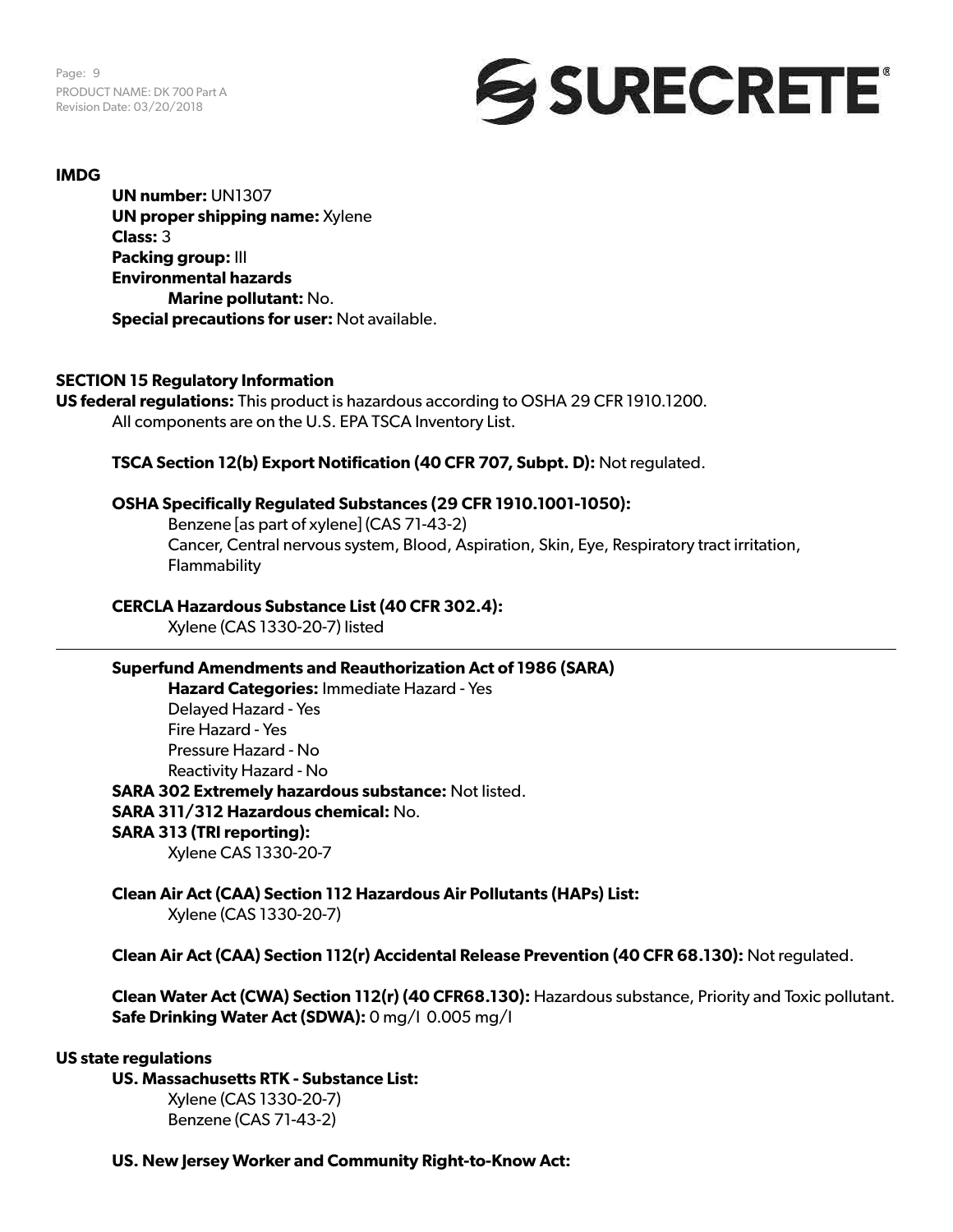Page: 10 PRODUCT NAME: DK 700 Part A Revision Date: 03/20/2018



Xylene (CAS 1330-20-7) Benzene (CAS 71-43-2) Toluene (CAS 108-88-3)

## **US. Pennsylvania Worker and Community Right-to-Know Law:**

Xylene (CAS 1330-20-7) Benzene (CAS 71-43-2) Toluene (CAS 108-88-3) Diethylene glycol (CAS 111-46-6)

#### **US. Rhode Island RTK:**

Xylene (CAS 1330-20-7)

#### **US. California Proposition 65:** Carcinogens & Reproductive Toxicity (CRT): Listed substance

Benzene (CAS 71-43-2) Toluene (CAS 108-88-3) Diethylene glycol (CAS 111-46-6)

#### **International Inventories**

#### **Country(s) or region Inventory name on inventory (yes/no)\***

Australia: Australian Inventory of Chemical Substances (AICS) Yes Canada: Domestic Substances List (DSL) Yes Canada: Non-Domestic Substances List (NDSL) No China: Inventory of Existing Chemical Substances in China (IECSC) Yes Europe: European Inventory of Existing Commercial Chemical Substances (EINECS) Yes Europe: European List of Notified Chemical Substances (ELINCS) No Japan: Inventory of Existing and New Chemical Substances (ENCS) Yes Korea: Existing Chemicals List (ECL) Yes New Zealand: New Zealand Inventory Yes Philippines: Philippine Inventory of Chemicals and Chemi*cal Substances (PICCS) Yes*

*\*A "Yes" indicates this product complies with the inventory requirements administered by the governing country(s).*

*A "No" indicates that one or more components of the product are not listed or exempt from listing on the inventory administered by the governing country(s).*

# **SECTION 16 Other Information**

**Recommended restriction:** for use by trained professionals, having read the complete SDS

*To the best of our knowledge the information contained here is accurate. However, neither the above named manufacturer nor any of its distributors assumes any liability whatsoever for the accuracy or the completeness of the information contained herein. Final determination of the suitability of any material is the sole responsibility of the user. All materials may present unknown hazards and should be used with caution. Although certain hazards are described herein, we cannot guarantee that these are the only hazards that exist.*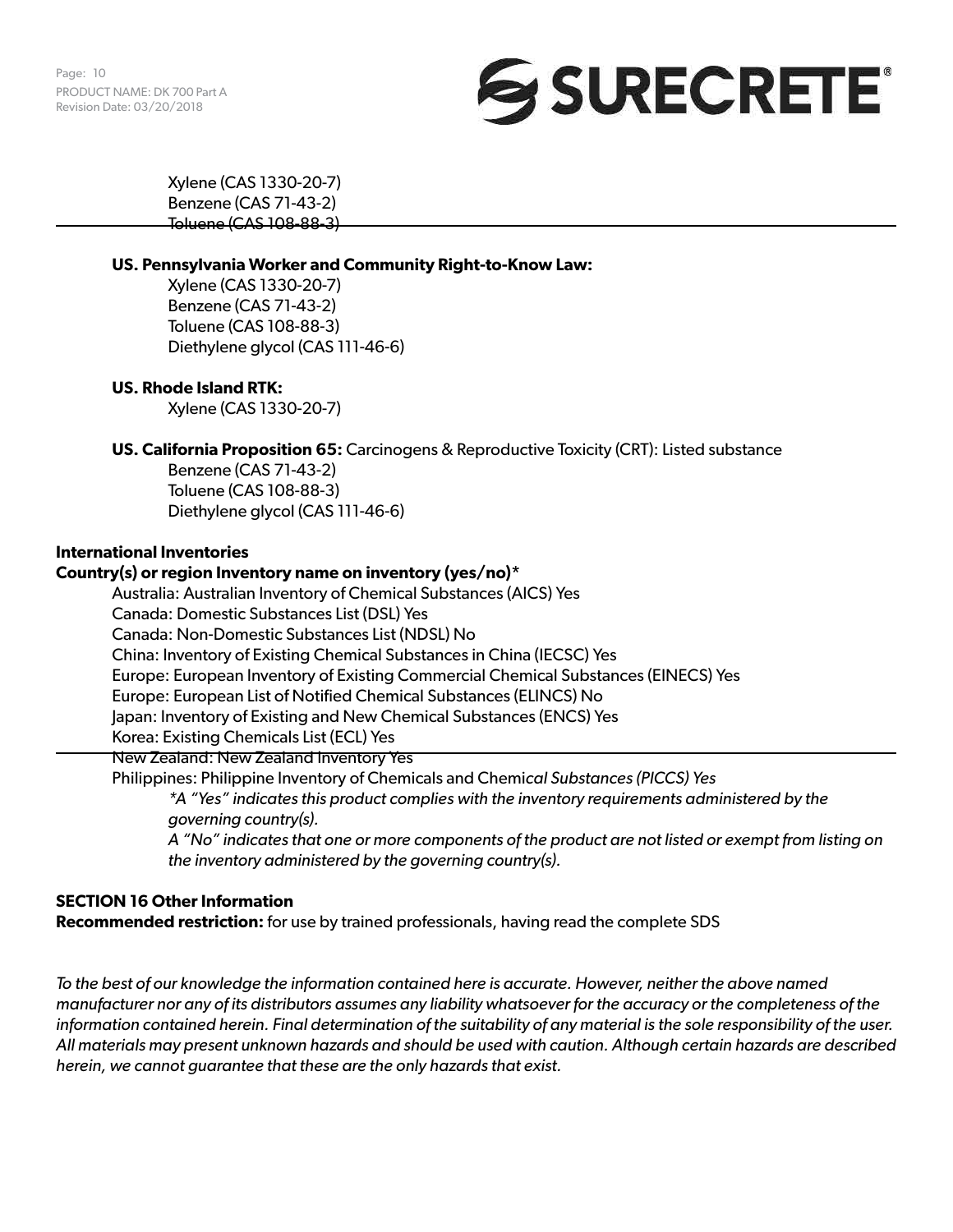Page: 11PRODUCT NAME: DK 700 Part A Revision Date: 03/20/2018